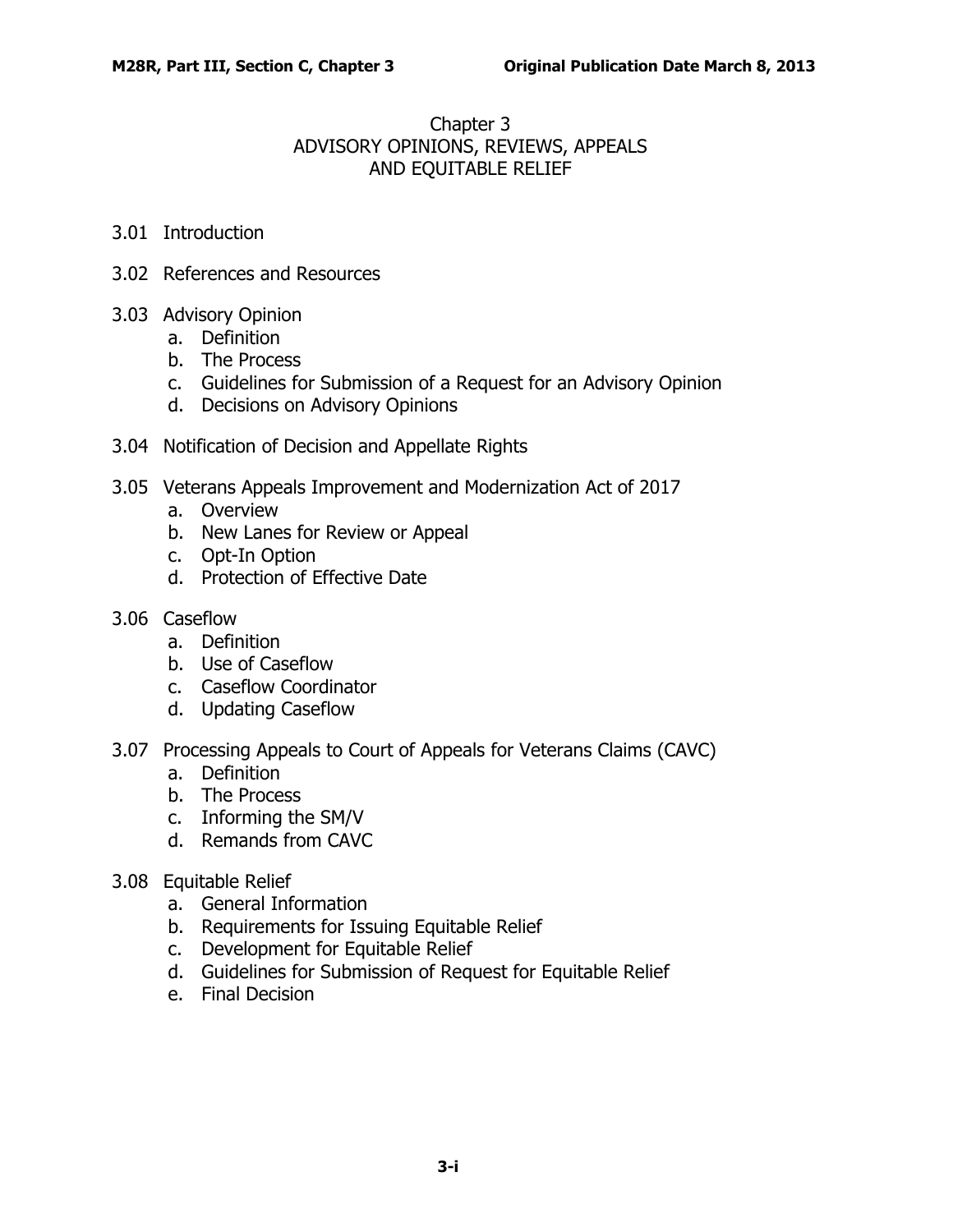- 3.09 [Clear and Unmistakable Error](#page-17-1)
	- a. [Definition](#page-17-2)
	- b. [Determinations](#page-17-3)
	- c. [The Process](#page-18-0)
	- d. [Effective Date](#page-18-1)
	- e. [Action](#page-18-2)

Appendix O. VA Forms

- Appendix AF. VA Letters
- Appendix DB. Higher-Level Review Flowchart
- Appendix DC. Supplemental Claim Review Flowchart
- Appendix DD. Opt-in Process
- Appendix DE. Caseflow Instructions
- Appendix T. Alternate Regional Offices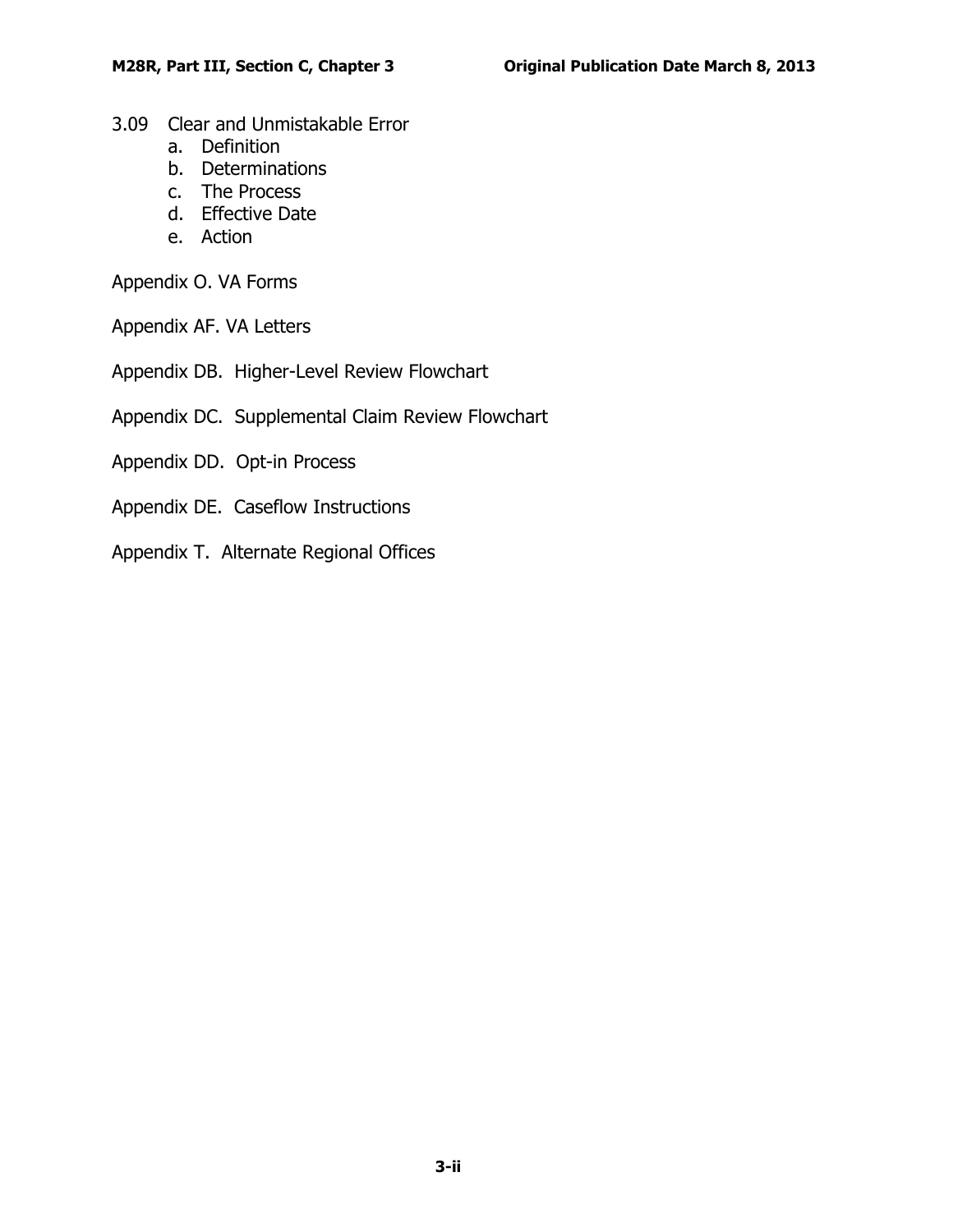Chapter 3 ADVISORY OPINIONS, REVIEWS, APPEALS, AND EQUITABLE RELIEF

<span id="page-2-0"></span>3.01 Introduction (Change Date March 8, 2013)

> This chapter provides the procedures and processes for when a Servicemember or Veteran or Servicemember (SM/V) disagrees with the decision made on his/her claim for Department of Veterans Affairs (VA) Vocational Rehabilitation and Employment (VR&E) Chapter 31 benefits and services.

<span id="page-2-1"></span>3.02 References and Resources (Change Date February 19, 2019)

| Laws:           | 38 United States Code (U.S.C.) 501<br>38 U.S.C. 503<br>38 U.S.C. 3107<br>38 U.S.C. 5103<br>38 U.S.C. 5103A<br>38 U.S.C. 7105<br>Public Law (Pub. L.) 115-55, Veterans Appeals<br>Modernization and Improvement Act of 2017<br>Pub. L. 103-446, Veterans Benefits Improvement Act of<br>1994<br>Pub. L. 106-475, Veterans Claims Assistance Act of 2000<br>(VCAA)                   |
|-----------------|------------------------------------------------------------------------------------------------------------------------------------------------------------------------------------------------------------------------------------------------------------------------------------------------------------------------------------------------------------------------------------|
| Regulations:    | 38 Code of Federal Regulations (CFR) 21.32<br>38 CFR 21.33<br>38 CFR 21.414<br>38 CFR 21.416<br>38 CFR 21.420                                                                                                                                                                                                                                                                      |
| VA Forms (VAF): | VAF 8, Certification of Appeal<br>VAF 10182, Decision Review Request: Board Appeal (Notice<br>of Disagreement)<br>VAF 20-0995, Request for Decision Review: Supplemental<br>Claim<br>VAF 20-0996, Request for Decision Review: Higher-Level<br>Review<br>VAF 20-0998, Your Rights to Seek Further Review of our<br>Decision (Note – replaced all VAF 4107 on February 19,<br>2019) |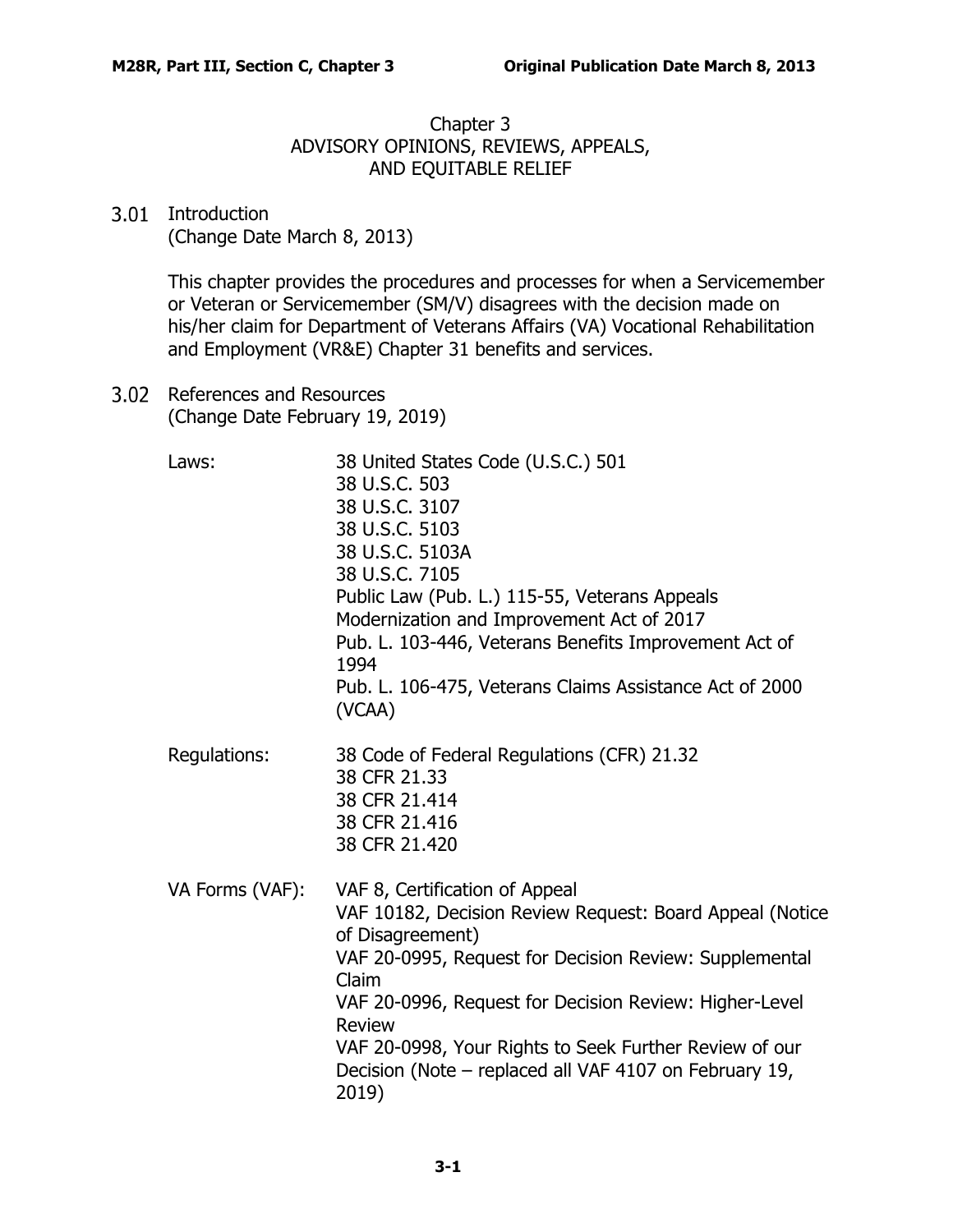VAF 20-0999, Higher-Level Review Return VAF 28-1943, Counseling Transmittal List

Website: https://www.bva.va.gov/index.asp

## <span id="page-3-1"></span><span id="page-3-0"></span>3.03 Advisory Opinion

a. Definition (Change Date March 8, 2013)

An advisory opinion is initiated prior to a formal decision being made. It seeks to resolve doubt as to the correct interpretation and application of law, regulations, policies or procedures.

<span id="page-3-2"></span>b. The Process (Change Date March 8, 2013)

A Vocational Rehabilitation and Employment (VR&E) staff member may initiate an advisory opinion with the concurrence of the VR&E Officer (VREO). However, the request for an advisory opinion must be signed and concurred by the Regional Office (RO) Director. The request must be submitted to the Director of VR&E Service who provides the advisory opinion.

- <span id="page-3-3"></span>c. Guidelines for Submission of a Request for an Advisory Opinion (Change Date March 8, 2013)
	- 1. Format

The request must be prepared in a standard letter and must conform to the following format:

(a) Question(s)

State the question(s) clearly. Do not combine multiple issues into one question. Each issue must be stated in a separate question. Each question must be numbered if there is more than one question.

(b) Background

Provide brief statements of pertinent information regarding the SM/V's identifying data.

(c) Discussion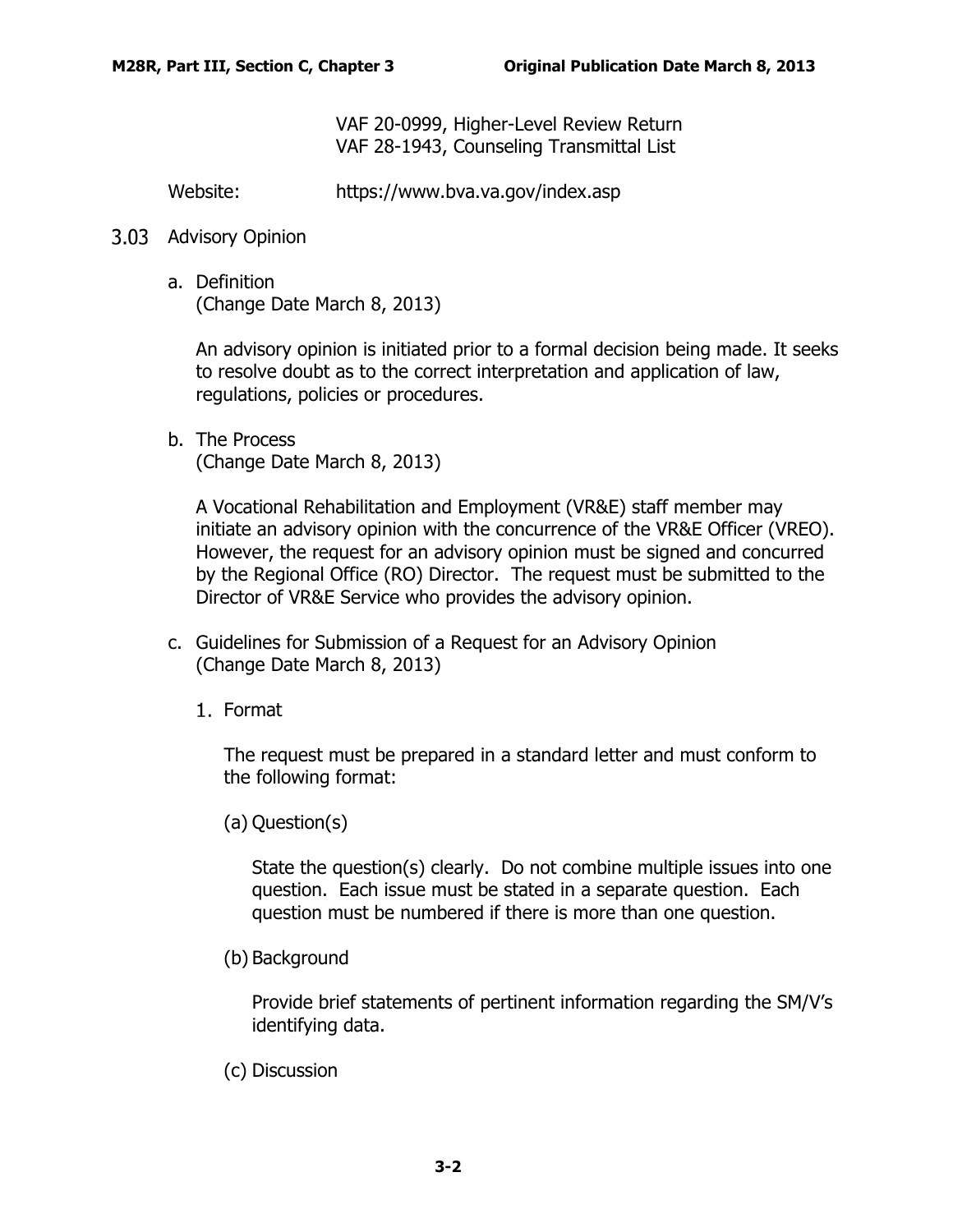State the facts pertinent to the decision that is being considered. Explain the details that may impact the decision and the laws, regulations and manual guidelines supporting the proposed decision.

(d) Recommendation

The VREO must provide his/her recommendations or comments on each question presented. The recommendation(s) must be clearly supported by evidence in the SM/V's VR&E record, and by pertinent laws, regulations and manual guidelines.

2. Process

The request for the advisory opinion must be sent with the SM/V's VR&E record to the Director of VR&E Service. The case manager must ensure that VAF 28-1943, Counseling Transmittal List is completed. Send the completed form and a copy with the SM/V's VR&E record to VR&E Service and maintain another copy for the office's recordkeeping. See Appendix O, VA Forms, for information on accessing this form, as well as all forms cited in this chapter. The case manager must ensure that the temporary transfer of the SM/V's VR&E record is annotated in the Corporate WINRS (CWINRS) case management system Remarks/Notes to ensure that the case is tracked appropriately.

<span id="page-4-0"></span>d. Decisions on Advisory Opinions (Change Date February 19, 2019)

The decisions rendered from an advisory opinion conducted by the Director of VR&E Service are final and binding, unless overturned by Board of Veterans Appeals (BVA).

<span id="page-4-1"></span>3.04 Notification of Decision and Appellate Rights (Change Date February 19, 2019)

> A SM/V, and his/her designated representative if applicable, must receive notification whenever a decision is made on a VR&E claim that grants, denies, reduces, or terminates VA benefits. The notification letter, titled "Decision Letter - VR-58", must include the following documentation:

- Issue(s) adjudicated.
- Evidence considered.
- Statutes and regulations considered.
- Identification of findings favorable to the beneficiary.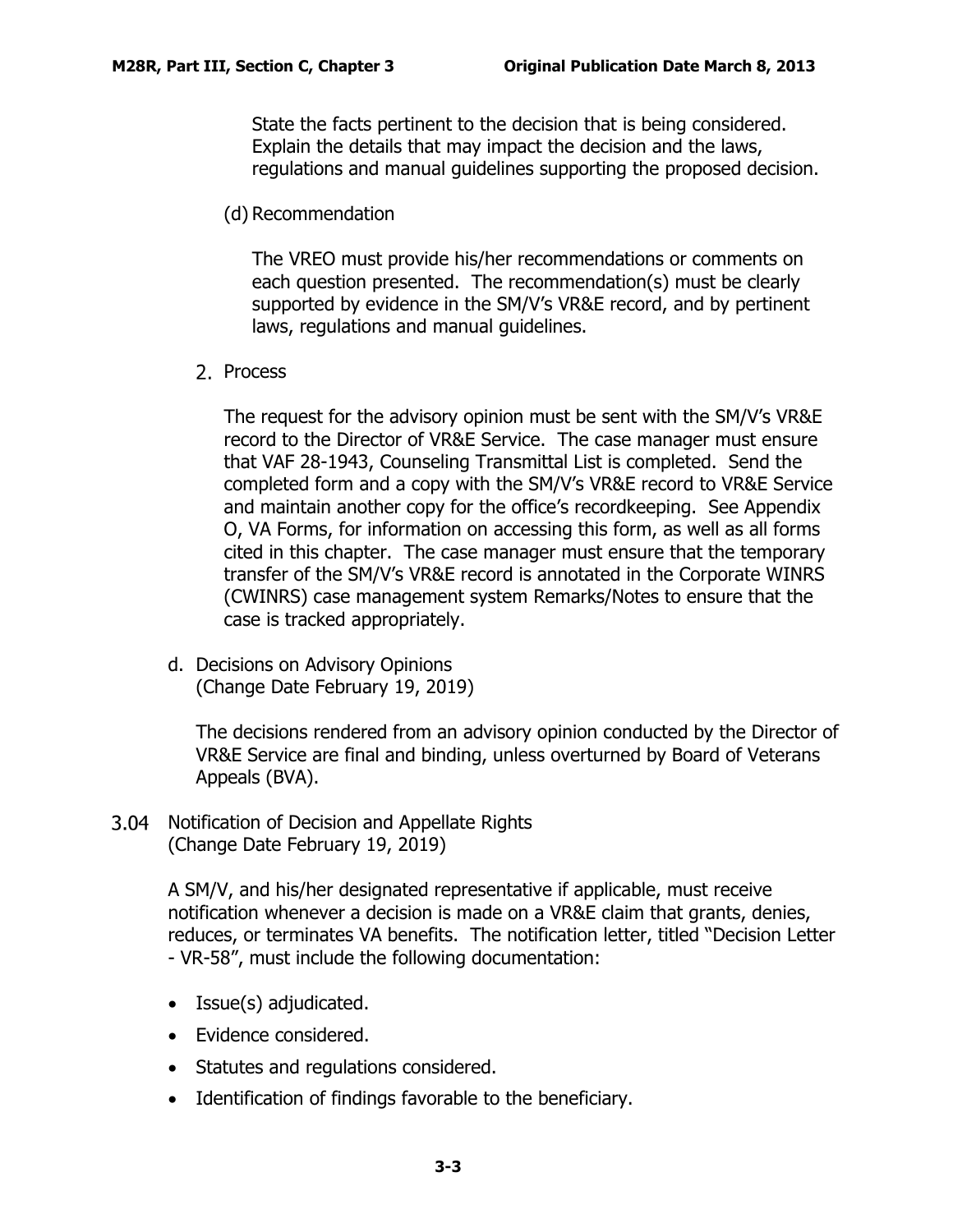- Findings as to which elements have not been satisfied, leading to the denial, reduction, or termination.
- Notice of how to obtain a copy or access of the evidence used to make the decision.
- Notice of the criteria that must be satisfied to grant the claim.
- Notice of appellate rights and all procedures to seek further review, via VAF 20-0998.

It is important to note that the SM/V may obtain representation as soon as he/she receives a decision letter from VR&E. All final decisions on claims involving benefits that VA administers may be subject to BVA review. As such, the information in this letter will assist the SM/V, and his/her representative if applicable, to develop the information needed to request an appeal at BVA.

- <span id="page-5-1"></span><span id="page-5-0"></span>Veterans Appeals Improvement and Modernization Act of 2017
	- a. Overview

(Change Date February 19, 2019)

The Veterans Appeals Improvement and Modernization Act of 2017, Public Law 115-55, was signed into law on August 23, 2017 and was effective on February 19, 2019. This law modernized the current VA claims and appeals process by developing three new review options, or lanes, for disagreements with decisions made on a VA claim.

<span id="page-5-2"></span>b. New Options for Review or Appeal (Change Date February 19, 2019)

It is important to note a SM/V may only pursue one issue in one of these lanes at one time. For example, a SM/V may not request a higher-level review for a denial of entitlement to VR&E benefits and services while he/she has an appeal on this issue with BVA. In these instances, the SM/V must elect the lane in which he/she wishes to have the claim addressed. The three review options, or lanes, are discussed below.

- 1. Higher-Level Review
	- (a) Higher-Level Review Overview (Change Date February 19, 2019)

A higher-level review (HLR) is a review of a decision that is completed by a more experienced VRC than the individual who made the decision. For VR&E, this duty may be assigned to lead or Supervisory VRC; the Assistant VR&E Officer; or the VR&E Officer. The higher-level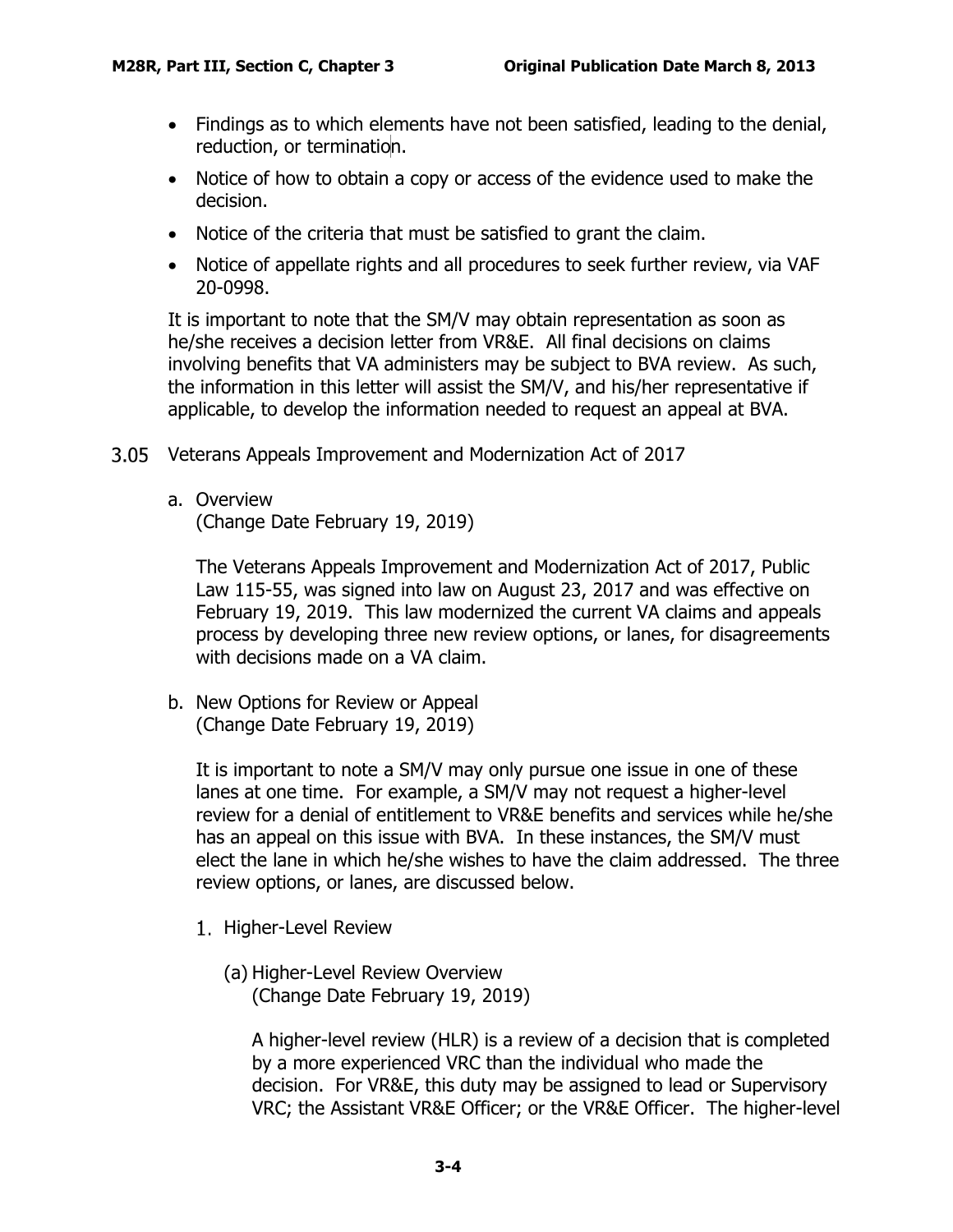reviewer must be someone that was not involved in the original decision-making process. The review is a *de novo* review, meaning the higher-level reviewer only reviews the information in the record at the time the decision was made; no new evidence is reviewed. A HLR is very similar to VR&E's previous process for administrative reviews, with the exception that the HLR is completed by VR&E field staff; Central Office staff have no role in the HLR process.

(b) Higher-Level Review Process

(Change Date February 19, 2019)

To request a HLR, the SM/V must complete VAF 20-0996 and submit to the RO of jurisdiction within one year of the date listed on the decision letter. If more than one year has elapsed, the VR&E staff member must inform the SM/V in writing that he/she is outside the time limit to request a HLR, but may submit new evidence, if available, for a supplemental claim review (SCR).

As soon as VAF 20-0996 is received it must be date stamped and the information must be entered into Caseflow, which is the tracking system that replaced the Veterans Appeals Control and Locator System (VACOLS). If the issue for which the SM/V has requested a HLR is also under review at another RO or under appeal at BVA, the VR&E staff member must stop all action on the HLR; notify the SM/V that he/she must elect which lane they wish to have the issue addressed; and update Caseflow. Please see section 3.06 for additional guidance on Caseflow, and Appendix DE for instructions on how to use Caseflow.

All HLRs must be completed; a decision rendered; and the SM/V informed of the decision in writing within 90 days from the receipt of VAF 20-0996.

The SM/V has the right to one informal conference per issue during the higher-level review. An informal conference is defined as contact with the SM/V and his/her representative via telephone or as otherwise determined by VA for the sole purpose of allowing the SM/V and/or representative to identify any errors in law or fact in the prior decision. No new evidence may be provided during the informal conference. The higher-level reviewer leads the informal conference, and must document the completion of the informal conference in CWINRS Notes. Generally speaking, the informal conference will be comprised of the SM/V, his/her representative, and the higher-level reviewer. However, it is permissible for the VRC who made the original decision to be present if the SM/V requests the VRC's presence. It is also permissible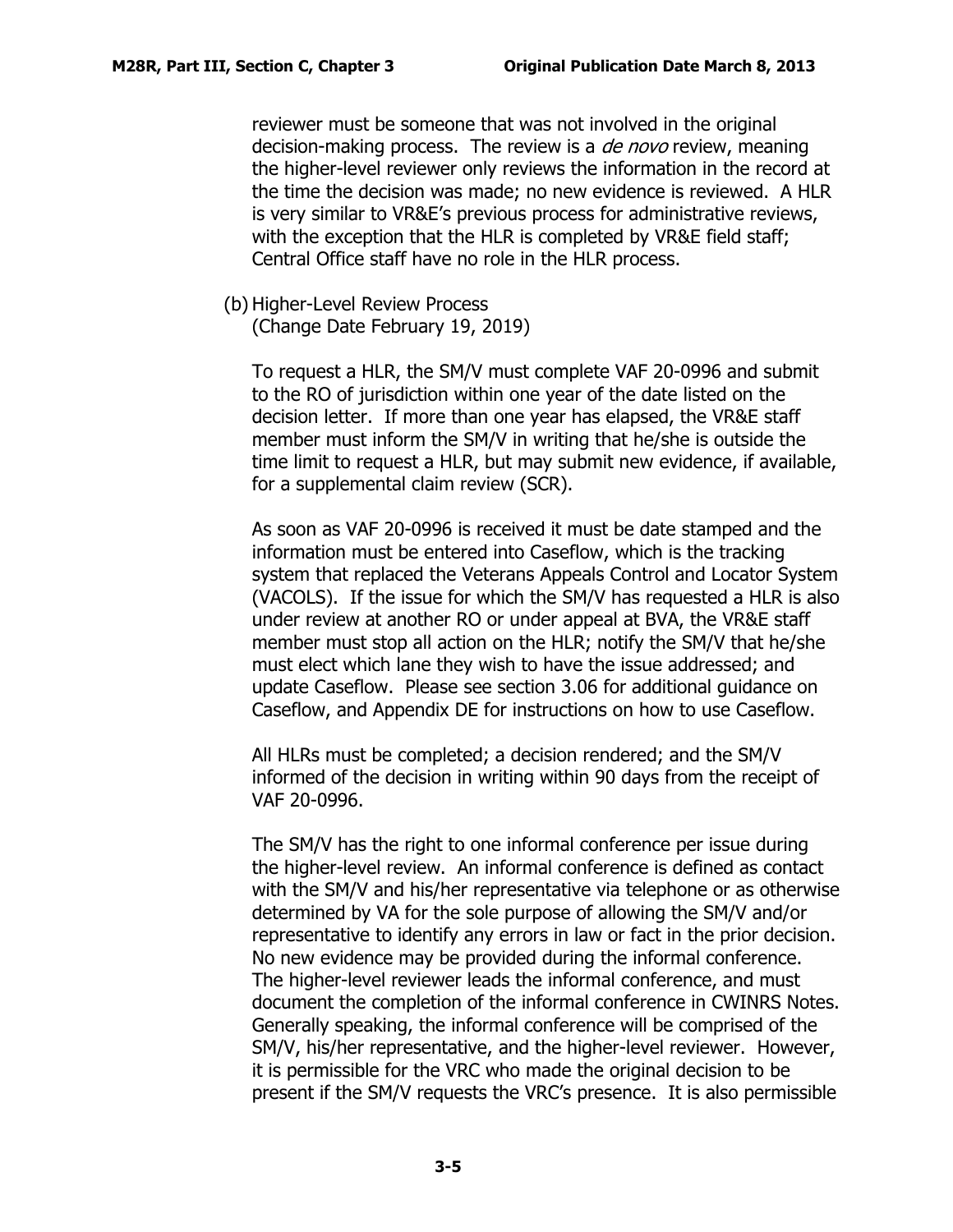for VR&E management to be involved in the informal conference. The request for an informal review is made via VA Form 20-0996, which asks if the SM/V wishes to have an informal conference.

Due to the timeliness requirements for completing the HLR, rescheduling the informal conference may not be an option if the request to reschedule is not made in a timely manner. Therefore, if the SM/V does not attend the informal conference and/or requests to reschedule the conference, it must be made in a timely manner that allows sufficient time to complete the HLR. Best practice is to reschedule the conference one time to ensure that VR&E provides every opportunity for the SM/V to be heard. If the request to reschedule the informal conference is not timely and will impede the higher-level reviewer's ability to complete the HLR within the 90-day period, then the higher-level reviewer is not required to reschedule the conference.

(c) Right to Request Higher Level Review at Alternate Regional Office (Change Date February 19, 2019)

The SM/V has the right to request that the HLR be completed at another RO. If requested, VR&E policy states the HLR must be completed only by the RO of jurisdiction's alternate RO, as identified on Appendix T. If this occurs, the VREO, or designee, at the RO of jurisdiction must follow all scanning shipping procedures to ensure the CER folder is sent to the scanning vendor for immediate scanning; and contact the VREO, or designee, of the alternate RO to arrange the completion of the HLR review. As result of this action, any new paper received or created on the SM/V's claim must be maintained in a paper file at the RO of jurisdiction. Please follow scanning procedures provided in the "Transition to eFolder" playbook, found in the Talent Management System via #4488155.

It is important to note that even if the SM/V requests the HLR be completed at an alternate RO, the timeliness requirements to complete the HLR within 90 days from receipt of the request for a HLR remain in place. The requirement to complete the HLR within the required timeframe will transfer to the RO completing the HLR. Therefore, it is imperative that the coordination between the two ROs occur as soon as possible to ensure the alternate RO has appropriate time to complete the HLR.

(d) Higher-Level Review Outcomes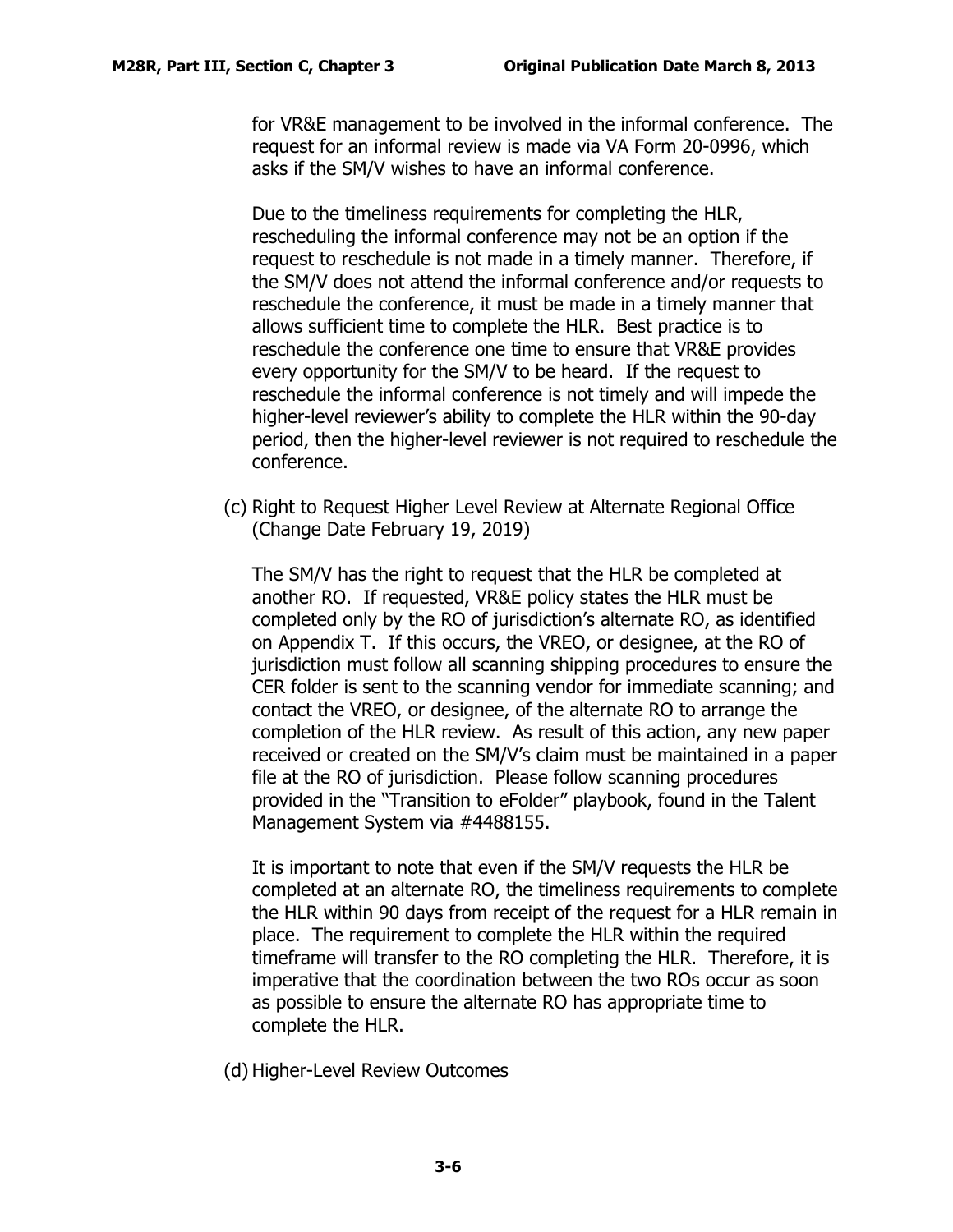There are three possible outcomes for a HLR:

(1) Uphold the Decision

(Change Date February 19, 2019)

If the reviewer agrees with the original decision, he/she will uphold the decision. When this occurs, the SM/V must be informed of the decision in writing; informed of his/her options to either file a notice of disagreement to start an appeal with BVA or provide new evidence for a SCR; and Caseflow must be updated. The higherlevel reviewer may inform the SM/V, or this action may be assigned to the VRC of record.

(2) Overturn the Decision (Change Date February 19, 2019)

If the reviewer disagrees with the original decision, he/she will overturn the decision and grant the benefit, or take the appropriate action sought. The SM/V must be informed of the decision in writing, and Caseflow must be updated. The higher-level reviewer may inform the SM/V, or this action may be assigned to the VRC of record.

(3)Identify a Duty to Assist Error or Return for Further Development (Change Date February 19, 2019)

On November 9, 2000, Pub. L. 106-475 enacted the VCAA which states that VA has the "duty to assist" SM/Vs or any individual applying for or submitting a claim for any benefit under the laws administered by the Secretary (see 38 U.S.C. 5103A and 38 CFR 21.32-21.33).

Duty to assist includes the responsibility for taking all the necessary steps in assisting the SM/V in developing the evidence needed to support his/her claim or appeal; including providing prior notice of adverse actions. In these situations, a SM/V is notified in writing that he/she is allowed 30 days to respond and/or submit additional evidence before VA proceeds with the final determination on his/her claim.

If during a HLR, the reviewer identifies a duty to assist error, meaning that the reviewer determined by a review of the case that additional information is available that may likely impact the decision that was not considered in the original decision, he/she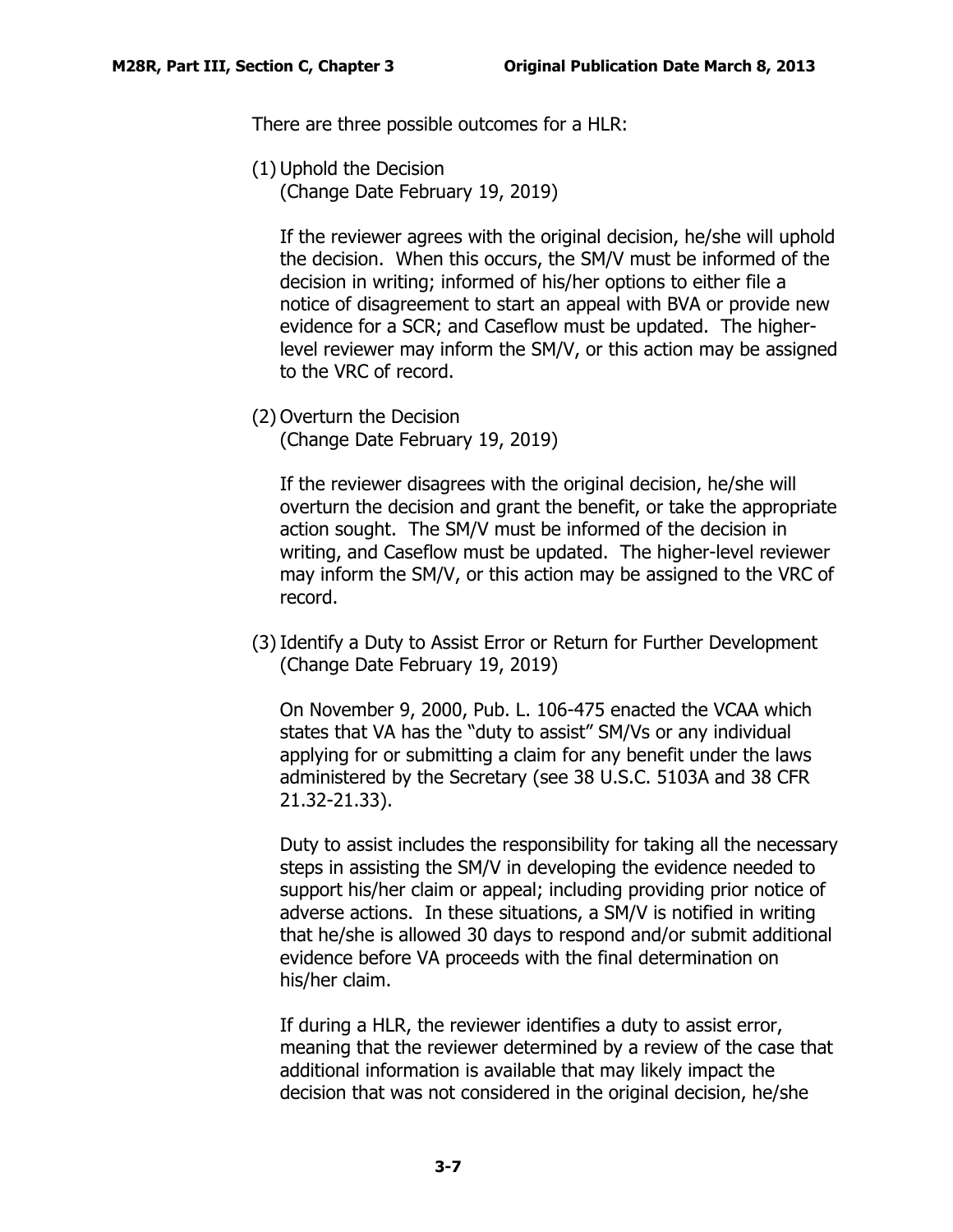will return the case to the assigned VRC. The VRC must immediately contact the SM/V to initiate the process to obtain the new evidence. The VRC has 30 days from the time the reviewer returns the case to obtain the new information and readjudicate the claim. Also, during the HLR, the reviewer may require further development of the case before a decision can be made. In either of these instances, the reviewer documents his/her findings on VAF 20-0999 and returns to the case to the VRC of record to take the action noted.

It is important to note that the identification of a duty to assist error automatically triggers a SCR. Therefore, as soon as the duty to assist error is identified, Caseflow must be updated.

Please see Appendix DB for detailed procedural guidance on how to complete a higher-level review. Please see 38 CFR 21.416 for regulatory guidance on this issue.

- 2. Supplemental Claim Review
	- (a) Supplemental Claim Review Overview (Change Date February 19, 2019)

A SCR is a review of a decision in which the SM/V has new and relevant evidence, defined as evidence that tends to prove or disprove a matter in issue, that was not considered when the original decision was made. A SCR will most likely be completed by the same VRC that provided the original decision.

(b) Supplemental Claim Review Process (Change Date February 19, 2019)

To request a SCR, the SM/V must complete VAF 20-0995 and submit to the RO of jurisdiction. As soon as VAF 20-0995 is received, it must be date stamped and entered into Caseflow. If the issue for which the SM/V has requested a SCR is also under review at another RO or under appeal at BVA, the VR&E staff member must stop all action on the SCR; notify the SM/V that he/she must elect which lane they wish to have the issue addressed; and update Caseflow. All supplemental claim reviews must be completed; a decision rendered; and the SM/V informed of the decision in writing within 125 days from the receipt of VAF 20-0995.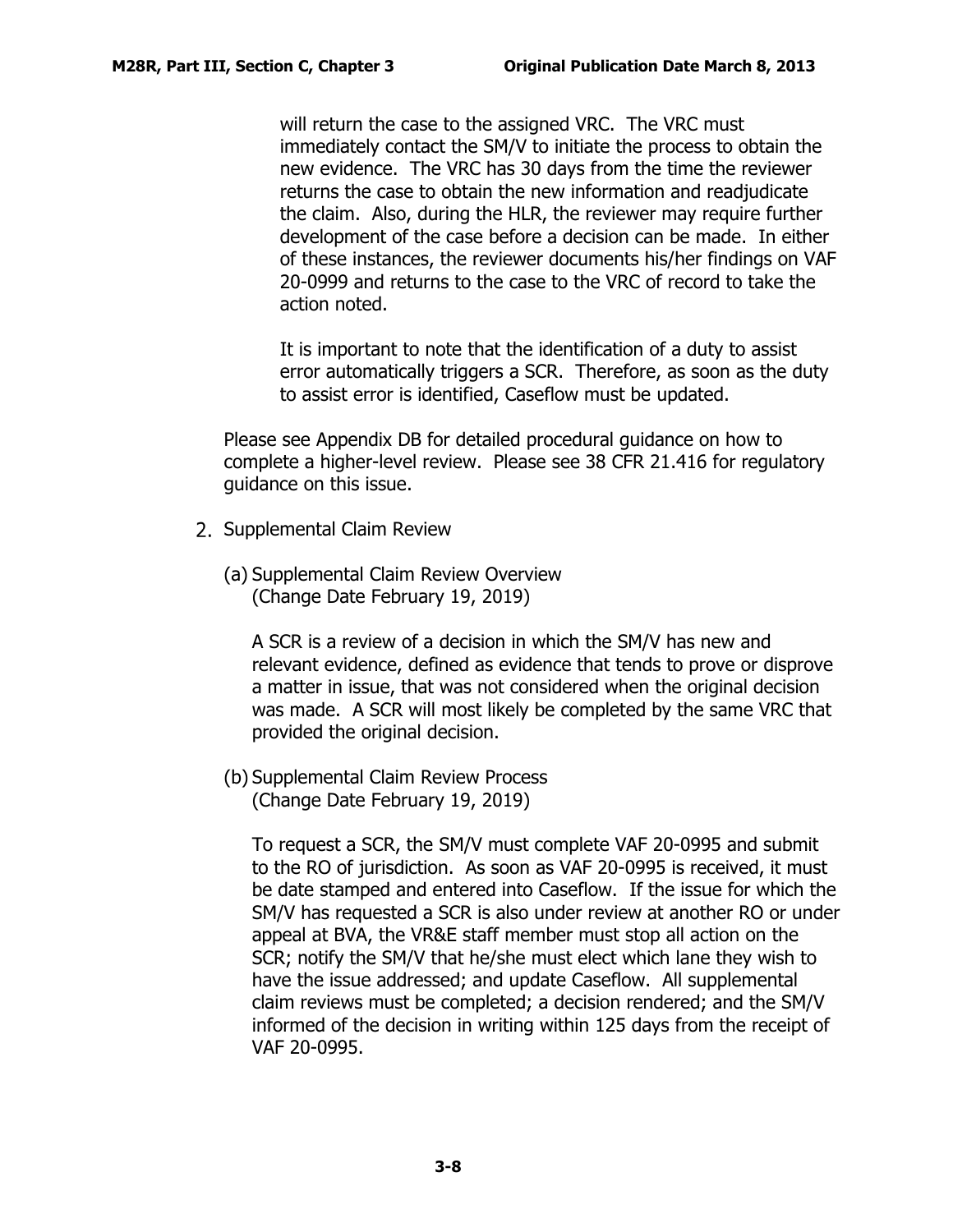(c) Supplemental Claim Review Outcomes

There are two possible outcomes for a SCR:

(1) Uphold the Decision (Change Date February 19, 2019)

If the reviewer agrees with the original decision, he/she will uphold the decision. When this occurs, the SM/V must be informed of the decision in writing; informed of his/her options to either file a notice of disagreement to start an appeal with BVA, provide additional new evidence, or request a HLR; and Caseflow must be updated.

(2) Overturn the Decision (Change Date February 19, 2019)

If the reviewer disagrees with the original decision, he/she will overturn the decision and grant the benefit, or take the appropriate action sought. The SM/V must be informed of the decision in writing, and Caseflow must be updated.

Please see Appendix DC for detailed procedural guidance on how to complete a supplemental claim review. Please see 38 CFR 21.416 for regulatory guidance on this issue.

- 3. Board of Veterans' Appeal
	- (a) BVA Overview

(Change Date February 19, 2019)

An appeal is a request for review of a VA determination on a claim for benefits rendered by VA. The BVA, also known as "The Board," is part of VA and located in Washington, D.C. BVA reviews determinations for benefit claims made by local VA offices and makes decisions on appeals on behalf of the Secretary. The Board consists of law judges and attorneys experienced in Veterans law.

A SM/V has one year from the date of the notification of a VA decision to file an appeal. The SM/V must file a written notice of disagreement (NOD) indicating he/she disagrees with the VR&E decision directly to BVA, as well as a VAF 10182. The SM/V must elect which type of review he/she would like BVA to complete. The BVA may provide either a direct review, meaning no new evidence or hearing is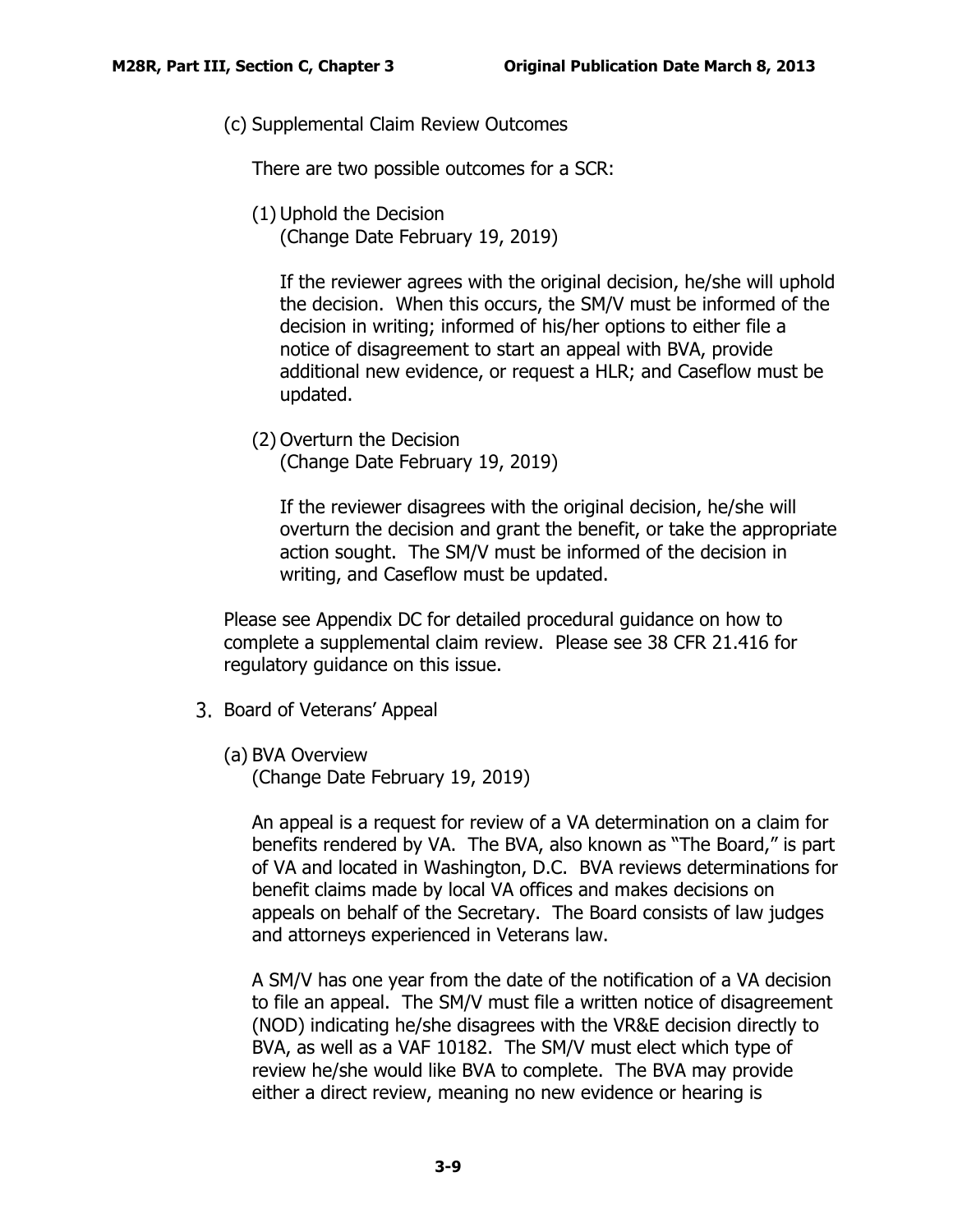provided; evidence submission, meaning he/she has new evidence, but does not want a hearing; or a hearing, meaning that he/she has new evidence and wants a hearing before a Veterans' Law Judge.

(b) BVA Process

(Change Date February 19, 2019)

As of February 19, 2019, VR&E is no longer involved in the BVA process. As a result, the SM/V files the NOD directly to BVA. See <https://www.bva.va.gov/index.asp> for more information on BVA processes.

(c) BVA Outcomes

There are three possible outcomes on BVA decisions:

(1) Uphold the Decision (Change Date February 19, 2019)

BVA may agree with the original decision, and uphold the decision. In these instances, the SM/V will be informed of the action in writing by the BVA.

(2) Overturn the Decision (Change Date February 19, 2019)

BVA may overturn the decision and grant the benefit either in whole or part. In these instances, BVA will inform the SM/V, as well as the VR&E office of jurisdiction so appropriate action can be taken.

(3) Remand the Case to the RO (Change Date February 19, 2019)

A remand is when BVA finds that additional development, due process, or reconsideration is required and returns the case for appeal to the RO of jurisdiction. The VREO must ensure that there is strict control in the maintenance of the remanded cases. Additionally, the VREO must ensure that the following steps are taken:

- Date-stamp the BVA Remand letter immediately upon receipt.
- Review the case and all pertinent documents immediately.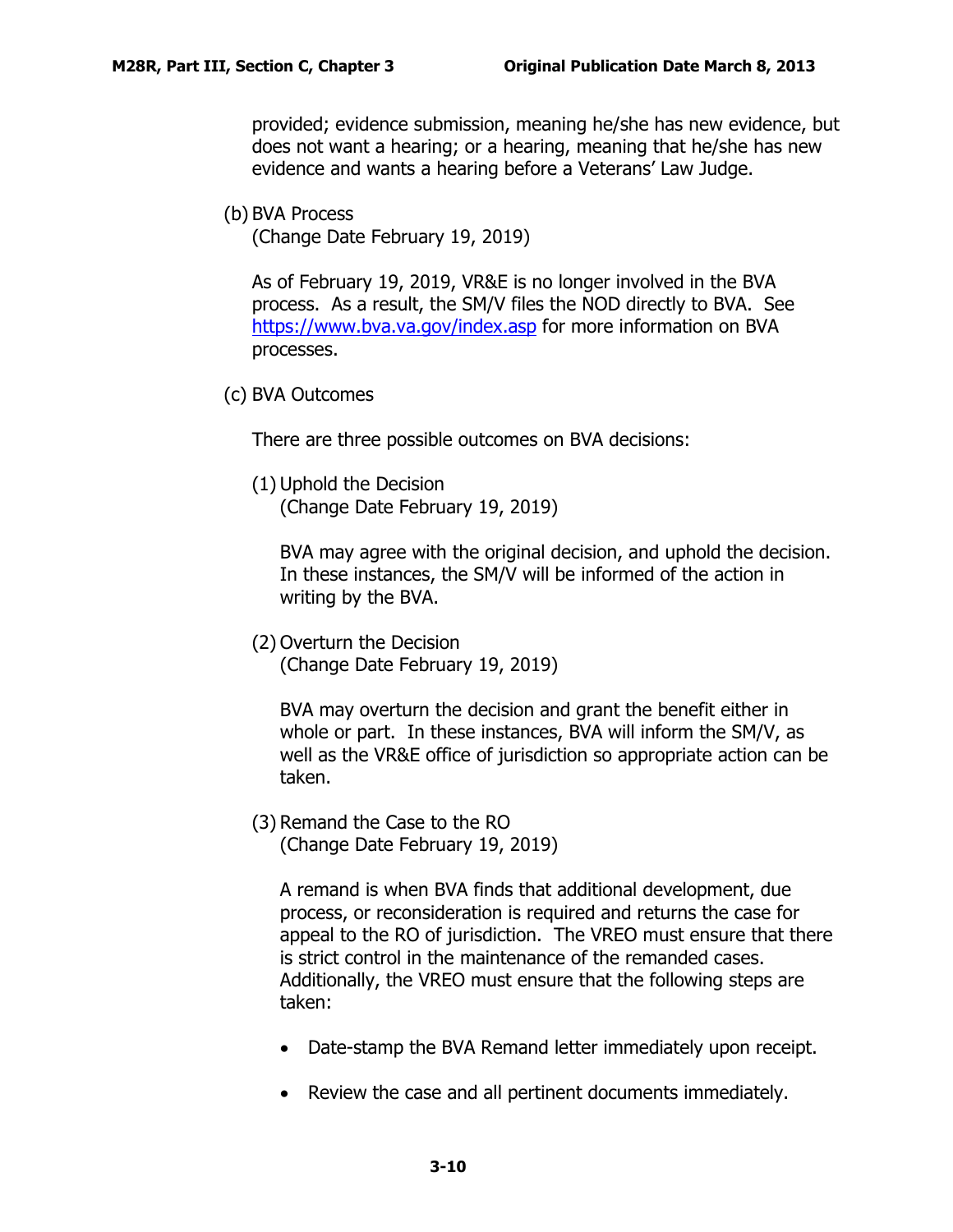- Update Caseflow within seven days of receipt in the RO.
- Complete all development actions expeditiously and sequentially as ordered.
- Return the case to BVA with the documentation of completed actions as required and update Caseflow of the resubmission of the appeal to BVA.
- If the BVA decision is to grant the benefit sought, VR&E must take the appropriate actions to grant the benefit; notify the SM/V and designated representative in writing; and update Caseflow.

VA must comply with the decisions made by BVA. ROs do not have the authority to overturn a BVA decision. If the BVA remands the case to the RO for further action, the VREO must address the actions noted in the remand immediately. If the claimant is not satisfied with BVA's decision, he/she can ask BVA to reconsider or vacate (cancel or annul) their decision. BVA rarely grants reconsideration, but if it does, the BVA decision is withdrawn and a new decision is issued. In this instance, the VREO must review and annotate the original decision to reflect how it is impacted by BVA's decision and must include the date of the BVA decision. All BVA decisions are final unless overruled by the Court of Appeals for Veterans Claims (CAVC).

If the BVA decision upholds the decision to deny benefits made previously by the RO and/or denies the claim sought, the effective date of the decision is the date of the vacated or original decision made by the RO. If the decision is based on a difference of opinion between BVA and VR&E, the effective date is the original claim date, as long as the SM/V has pursued the case in a timely manner. If the decision grants benefits based on new or additional records received, the effective date is the same as the original claim date.

Note: If clarification is needed on a BVA remand, the RO must go through the respective Area Director to the Office of Field Operations (OFO) representative who handles such requests through the Appeals Management Office (AMO).

<span id="page-12-0"></span>c. Opt-In Option

(Change Date February 19, 2019)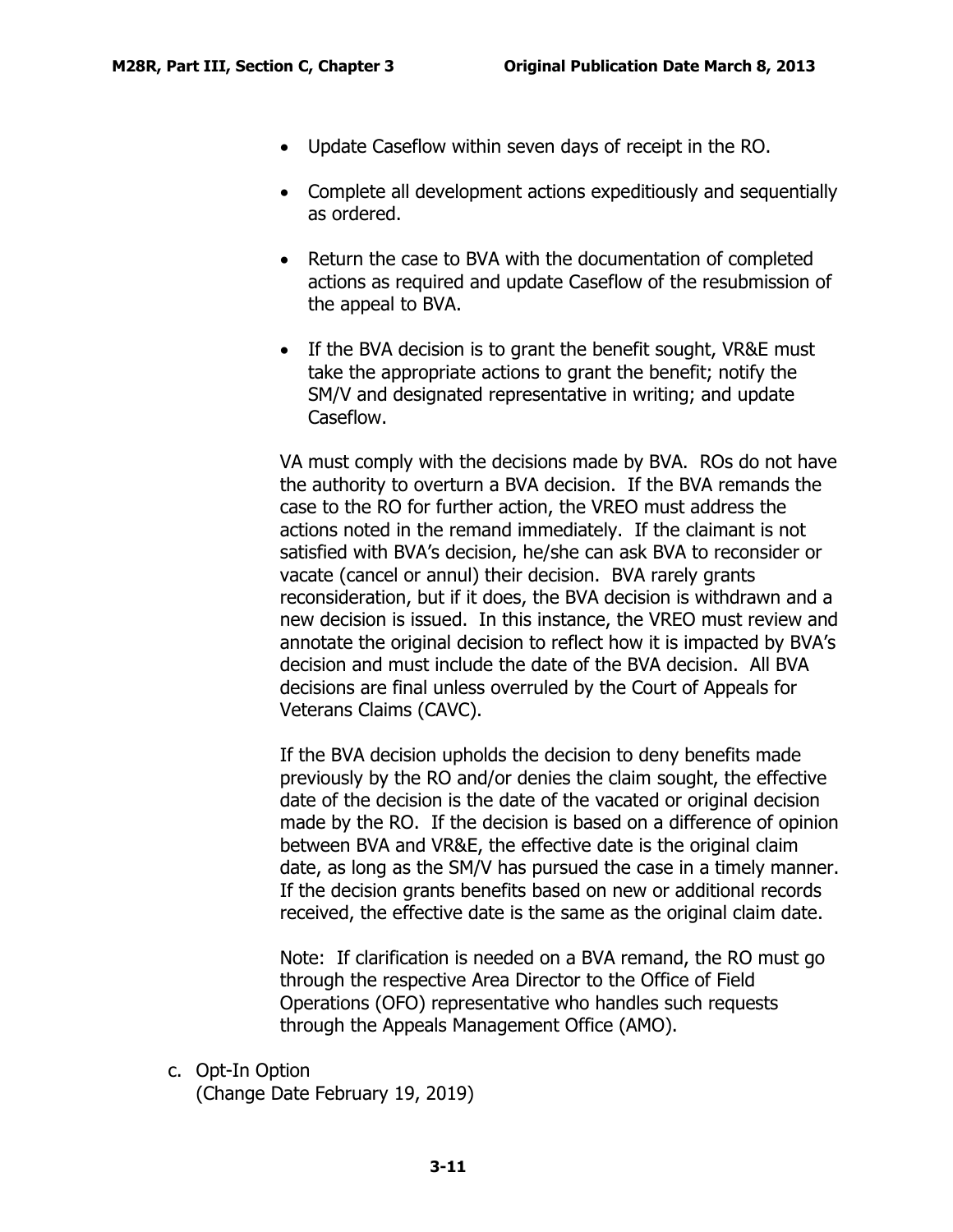Cases in which the SM/V filed a NOD to the RO on a decision made prior to the effective date of the Veterans Appeals Improvement and Modernization Act of 2017 on February 19, 2019, but have not yet been certified and/or activated to BVA for an official appeal, must be granted the opportunity to opt-in to the new higher-level or supplement claim review process. Therefore, it will be imperative that each of the claims in which a NOD has been filed be identified and the SM/V notified of his/her options as soon as possible. The SM/V may elect to remain in the old, or legacy, appeals system, meaning that he/she wishes to continue with a request to file a formal appeal to BVA. If so, then VR&E staff will be required to complete a Statement of the Case (SOC) or Supplemental Statement of Case (SSOC), as necessary. It is important to note that these are the only instances in which a SOC or SSOC will be required after February 19, 2019. Please see Appendix DD, Opt-In Process, for detailed procedural guidance on the opt-in process, to include information on how to develop a SOC or SSOC.

<span id="page-13-0"></span>d. Protection of Effective Date (Change Date February 19, 2019)

A SM/V who choses one lane for review, but does not receive a favorable result has one year from the date he/she is informed of the outcome of the review to pursue another lane without losing the connection to the filing date of the original claim, as long as the claim is continuously pursued in a timely manner.

- <span id="page-13-2"></span><span id="page-13-1"></span>3.06 Caseflow
	- a. Definition

(Change Date February 19, 2019)

Caseflow is a VA system used for recording, updating and locating cases for a SM/V's appeals. It replaced the Veterans Appeals Control and Locator System (VACOLS) for all decisions made on or after February 19, 2019 for VR&E claims.

<span id="page-13-3"></span>b. Use of Caseflow

(Change Date February 19, 2019)

All data must be entered accurately in each field in Caseflow, as some entries cannot be corrected. The BVA Administrative Manager must be notified if any error occurs. See Appendix DE for instructions on how to use Caseflow.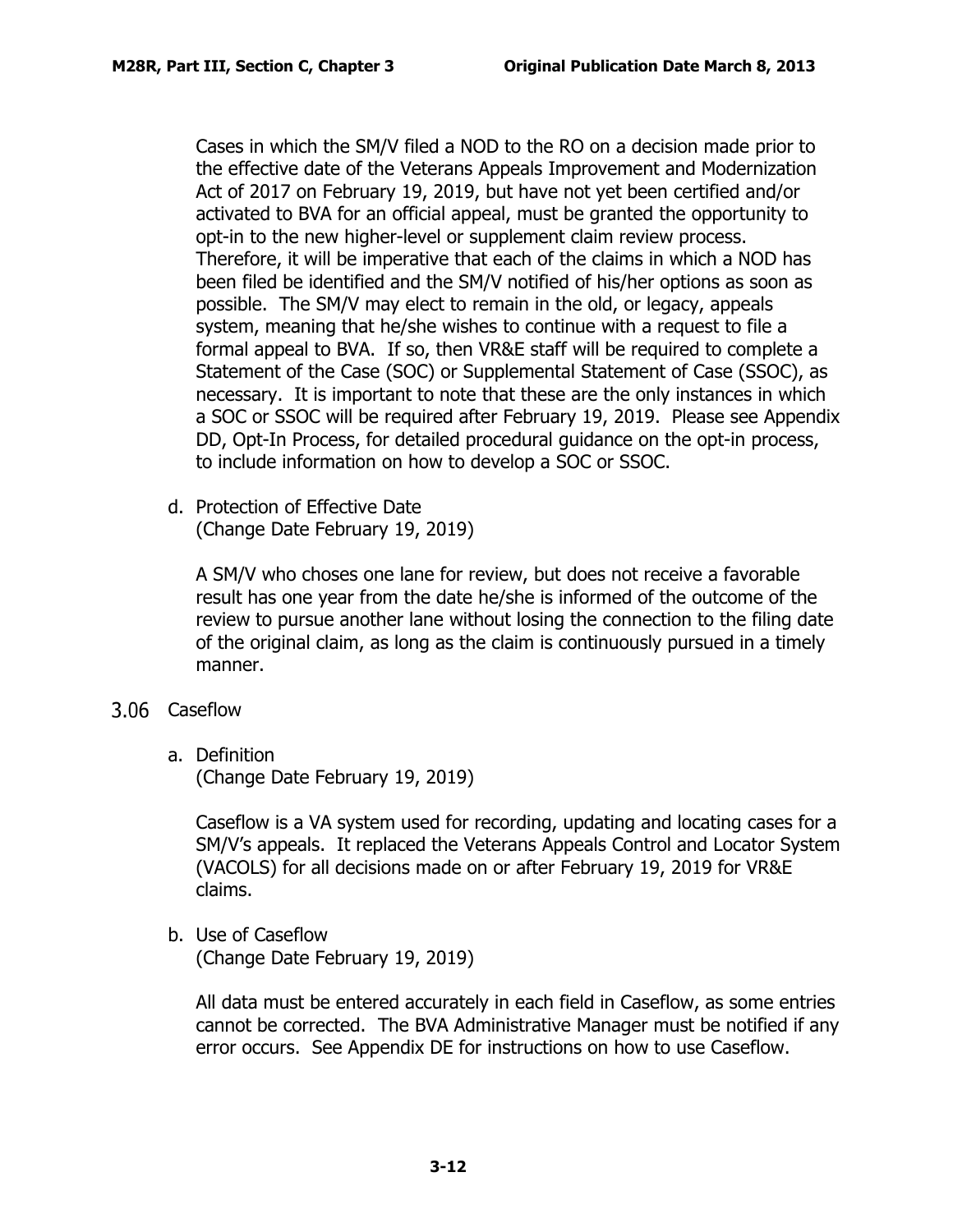<span id="page-14-0"></span>c. Caseflow Coordinator (Change Date February 19, 2019)

Each VREO, or designee, must appoint a VR&E employee(s) to serve as the Caseflow Coordinator. The role of the Caseflow Coordinator is to establish a record or update a record in Caseflow for each stage in the process and to keep a log of all HLR and SCR in progress at the RO level.

<span id="page-14-1"></span>d. Updating Caseflow (Change Date February 19, 2019)

Caseflow must be updated by VR&E staff when the following instances occur:

- VAF 20-0995 or VAF 20-0996 is received.
- Withdrawal of request for a HLR or SCR.
- HLR or SCR is completed.
- BVA decision is received and required actions are taken.

When updating Caseflow, include the SM/V name; claim number; date of notification of the decision; a brief description of the SM/V's disagreement; and the outcome of the HLR or SCR.

- <span id="page-14-3"></span><span id="page-14-2"></span>3.07 Processing Appeals to Court of Appeals for Veterans Claims (CAVC)
	- a. Definition

(Change Date March 8, 2013)

Effective November 18, 1988, Congress established judicial review of final decisions of VA by creating the United States Court of Veterans Appeals (COVA). However, COVA became known as the CAVC effective March 1, 1999.

<span id="page-14-4"></span>b. The Process

(Change Date March 8, 2013)

If BVA denies a SM/V's appeal, the SM/V may appeal the BVA decision to CAVC within 120 days of the date of the decision.

CAVC can affirm, reverse or remand BVA's final decision. Decisions of a three-member panel of CAVC are binding precedent for VA unless reversed by the U.S. Court of Appeals for the Federal Circuit of the U.S. Supreme Court.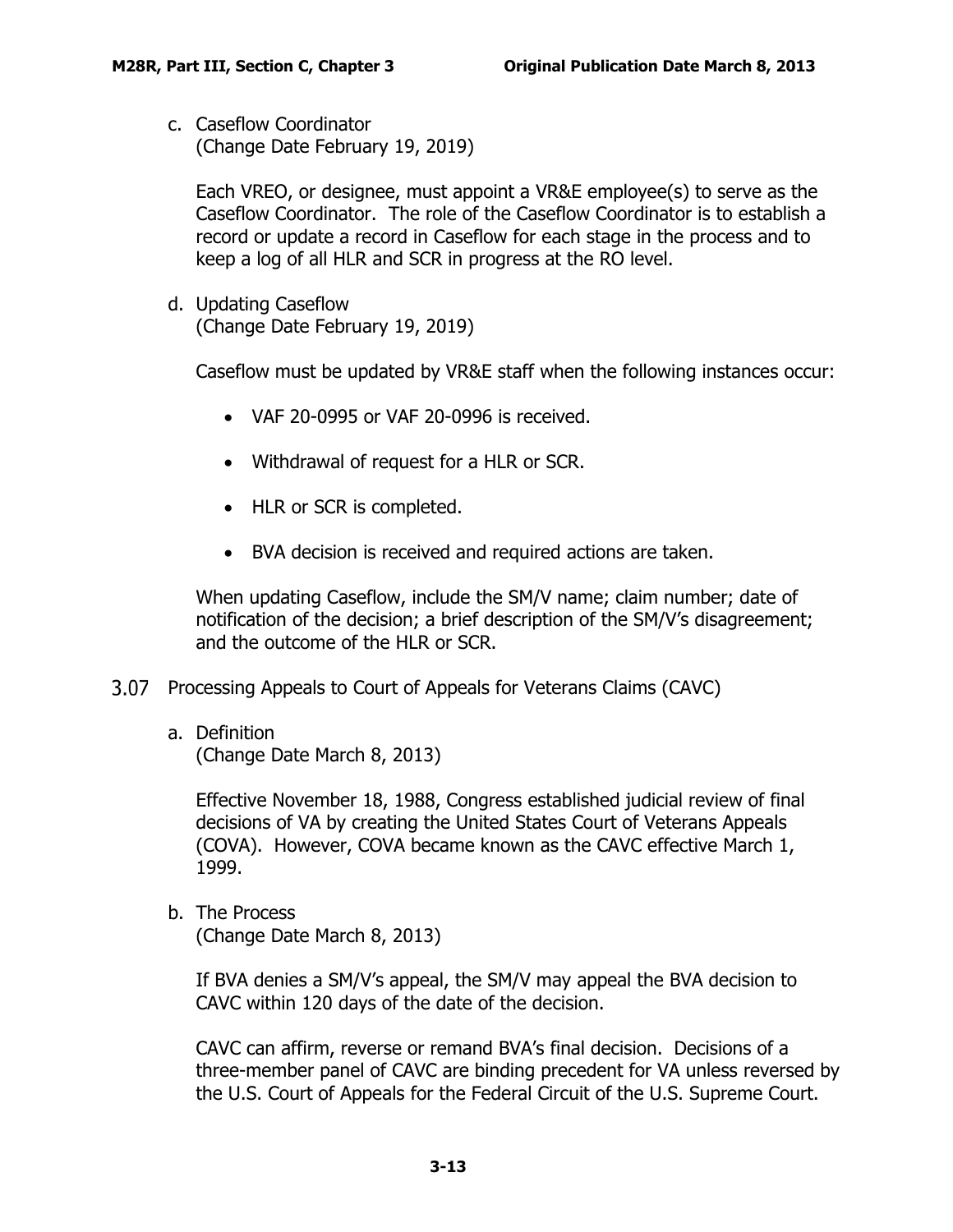<span id="page-15-0"></span>c. Informing the SM/V (Change Date March 8, 2013)

When BVA denies a claim, the SM/V is informed of the decision and the right of appeal to CAVC. VR&E is not required to notify the SM/V of the BVA decision. The SM/V has 120 days from the date of notification to appeal a BVA decision to CAVC.

<span id="page-15-1"></span>d. Remands from CAVC (Change Date March 8, 2013)

> CAVC may return remanded appeals to VR&E for further action. In some cases, CAVC may issue orders that require VR&E to make a decision, complete some other action by a certain date, or provide status reports at certain intervals. The status reports must show that required procedures are being followed without excessive delay.

> All ROs must handle all remanded appeals to VA from either BVA or CAVC expeditiously as required by law. See Section 302 of Pub. L. 103-466, the Veterans Benefits Improvement Act of 1994, for additional information on this issue.

- <span id="page-15-3"></span><span id="page-15-2"></span>Equitable Relief
	- a. General Information (Change Date March 8, 2013)

38 U.S.C. 501(a) and (b) grant the Secretary authority to make rules and regulations needed to administer VA benefits. Occasionally, mistakes are made in applying rules and regulations, which deprive SM/Vs of benefits or cause them to suffer a loss because they relied on an erroneous VA decision. For this reason, Section 503 also provides a means for the Secretary to remedy an injustice to a SM/V, which cannot otherwise be justified within the scope of the law. This remedy is called equitable relief. It is governed by either one of the two provisions described below:

- Section 503(a) gives the Secretary authority to provide whatever relief is determined equitable if the Federal government or any of its employees denies a SM/V VA benefits because of an administrative error.
- Section 503(b) gives the Secretary authority to provide equitable relief if a SM/V suffered loss as a result of relying on an erroneous determination by VA.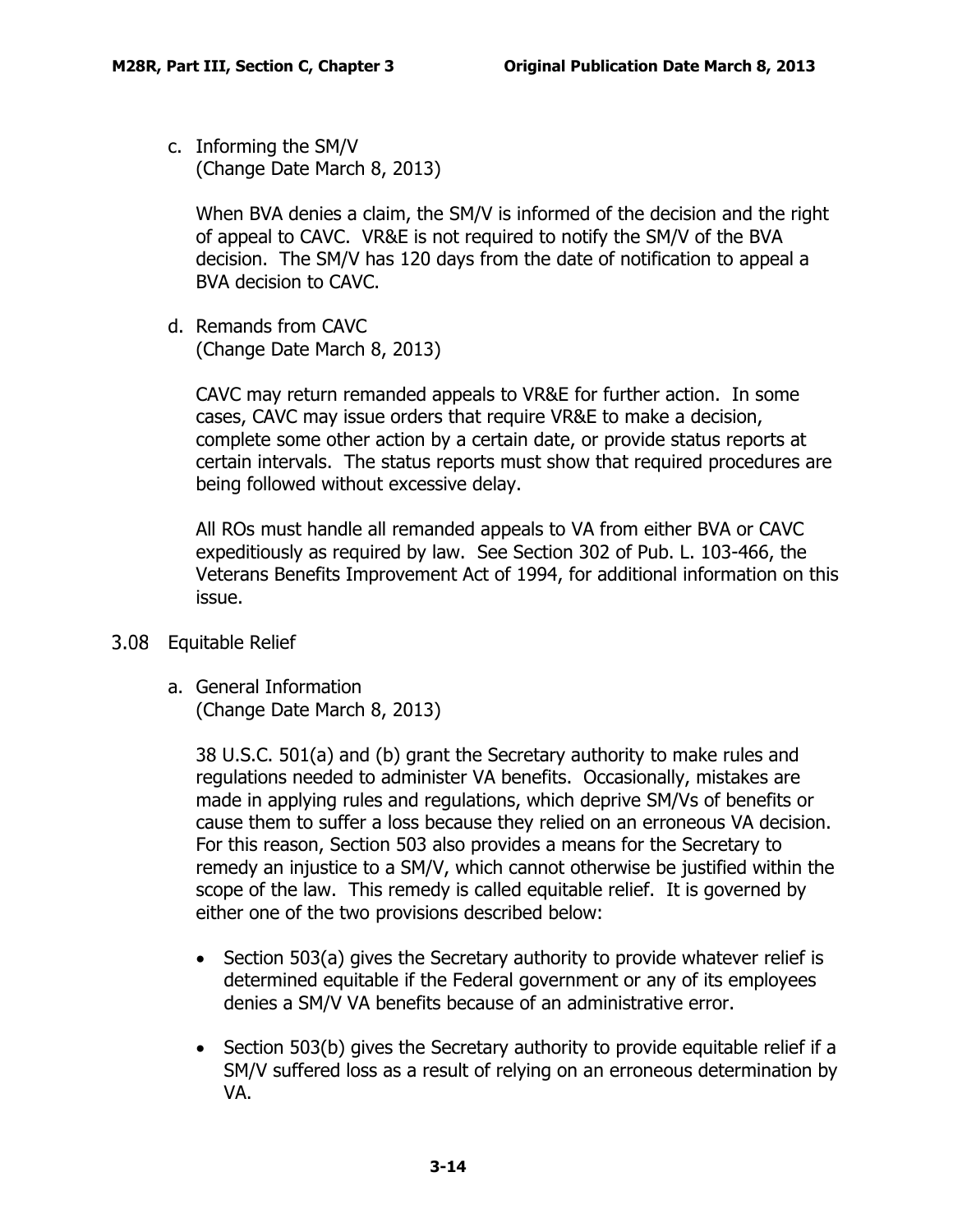<span id="page-16-0"></span>b. Requirements for Issuing Equitable Relief (Change Date March 8, 2013)

The following factors must be examined prior to initiating a request for equitable relief:

- VA made an erroneous decision concerning benefit eligibility and entitlement.
- The Veteran or Servicemember acted to his/her detriment based on that erroneous determination.
- At the time the Veteran or Servicemember acted to his/her detriment, he/she did not know the VA determination is in error.
- <span id="page-16-1"></span>c. Development for Equitable Relief (Change Date March 8, 2013)

The requirements for issuing equitable relief must be met prior to assessing the extent of loss if the evidence indicates that a SM/V has suffered loss. The case manager must include a detailed factual determination of loss as follows:

- If financial loss is claimed, the SM/V must furnish a statement listing obligated expenses incurred because the SM/V relied on the erroneous determination.
- If the loss involves injury, damage or some other disadvantages suffered by the SM/V, he/she must furnish documentation showing the extent of loss, which is due to reliance on an erroneous determination of eligibility or determination.

The case manager must assist the SM/V in obtaining receipts to ensure that the incurred expenses are reimbursed.

<span id="page-16-2"></span>d. Guidelines for Submission of Request for Equitable Relief (Change Date March 8, 2013)

Equitable relief requests involving VR&E benefits and services are to be submitted to the Director of VR&E Service for review. The RO Director should sign the request. VR&E Service will only consider the request if the request is made by, on behalf of a SM/V, or if the RO believes the relief should be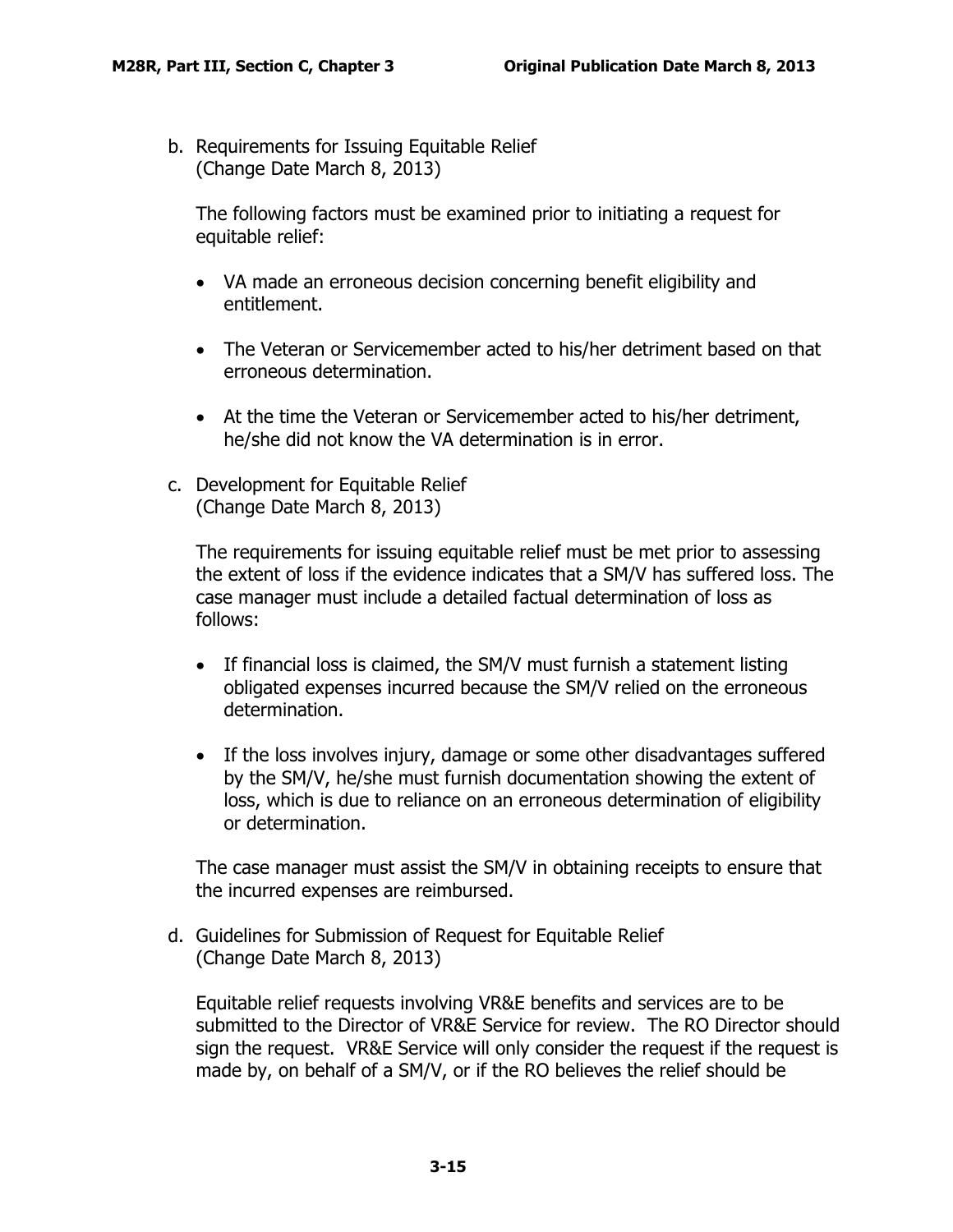granted. The request must be prepared in a standard letter and must conform to the following format:

- Justify the request in clear and concise terms.
- Include a brief history of events.
- Cite the VA error.
- Describe the loss.
- Discuss the recommendation(s) for the relief.

When submitting the request to VR&E Service, the case manager must ensure that the request letter is attached to the SM/V's VR&E record with the full supporting documentation.

<span id="page-17-0"></span>e. Final Decision (Change Date March 8, 2013)

After the Director of VR&E Service reviews and concurs with the granting of the request for equitable relief, the request is forwarded to the Secretary for final decision. If the Secretary concurs with the granting of the request for equitable relief, the VREO must ensure the SM/V receives all benefits he/she is entitled to, up to and including past due benefits. In some instances, this will require a direct reimbursement if the SM/V has already paid for a service that he/she has been granted equitable relief.

- <span id="page-17-2"></span><span id="page-17-1"></span>3.09 Clear and Unmistakable Error
	- a. Definition (Change Date March 8, 2013)

A decision may be revised on the grounds of clear and unmistakable error, if the error is established by evidence after a redetermination (38 CFR 21.414).

<span id="page-17-3"></span>b. Determinations (Change Date March 8, 2013)

The following decisions may be subject to revision on the grounds for clear and unmistakable error: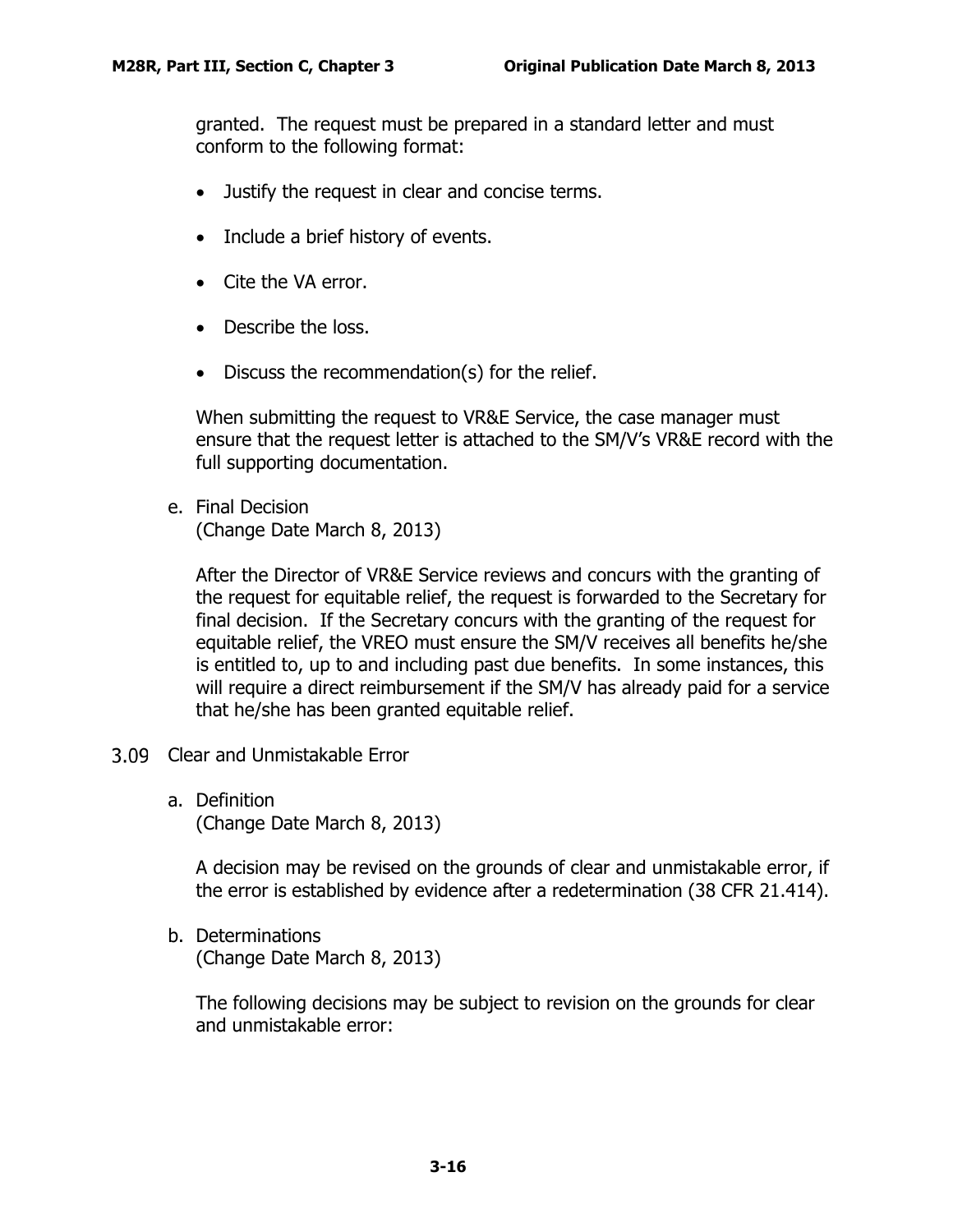- A determination for Employment Handicap (EH), Serious Employment Handicap (SEH), or eligibility for a program of employment services prior to the SM/V's induction into a program.
- A redetermination for EH, SEH or eligibility for a program of employment services after the SM/V's induction into a program.
- Determinations affecting eligibility for training and rehabilitation services or payment of subsistence allowance.
- <span id="page-18-0"></span>c. The Process (Change Date March 8, 2013)

The case manager responsible for making the original decision or the SM/V may make the request for revision of decision at any time after the decision is made. If the case manager makes the request, the request must be submitted in a memo format with the evidence that establishes the error. If the SM/V makes the request, the case manager must review the request. The case manager makes the recommendations for maintaining or overturning the decision. The request must be submitted to the VREO for review and final decision.

A clear and unmistakable error may be identified through the local quality assurance review; HLR review at the RO or alternate RO, if requested for the HLR to be completed by an alternate RO; or by the Systematic Technical Accuracy Reviews (STAR). In any of these instances, the case manager must make the request for revision of decision and submit the request to the VREO, or designee, for concurrence.

<span id="page-18-1"></span>d. Effective Date

(Change Date March 8, 2013)

The effective date of the revision of a decision on grounds of clear and unmistakable error is the same date as the original decision.

<span id="page-18-2"></span>e. Action

(Change Date March 8, 2013)

When a clear and unmistakable error is established, the case manager must take the appropriate action to rectify the error. All associated actions must be clearly documented and filed in the SM/V's VR&E record and the Veteran or Servicemember must be notified of the decision in writing.